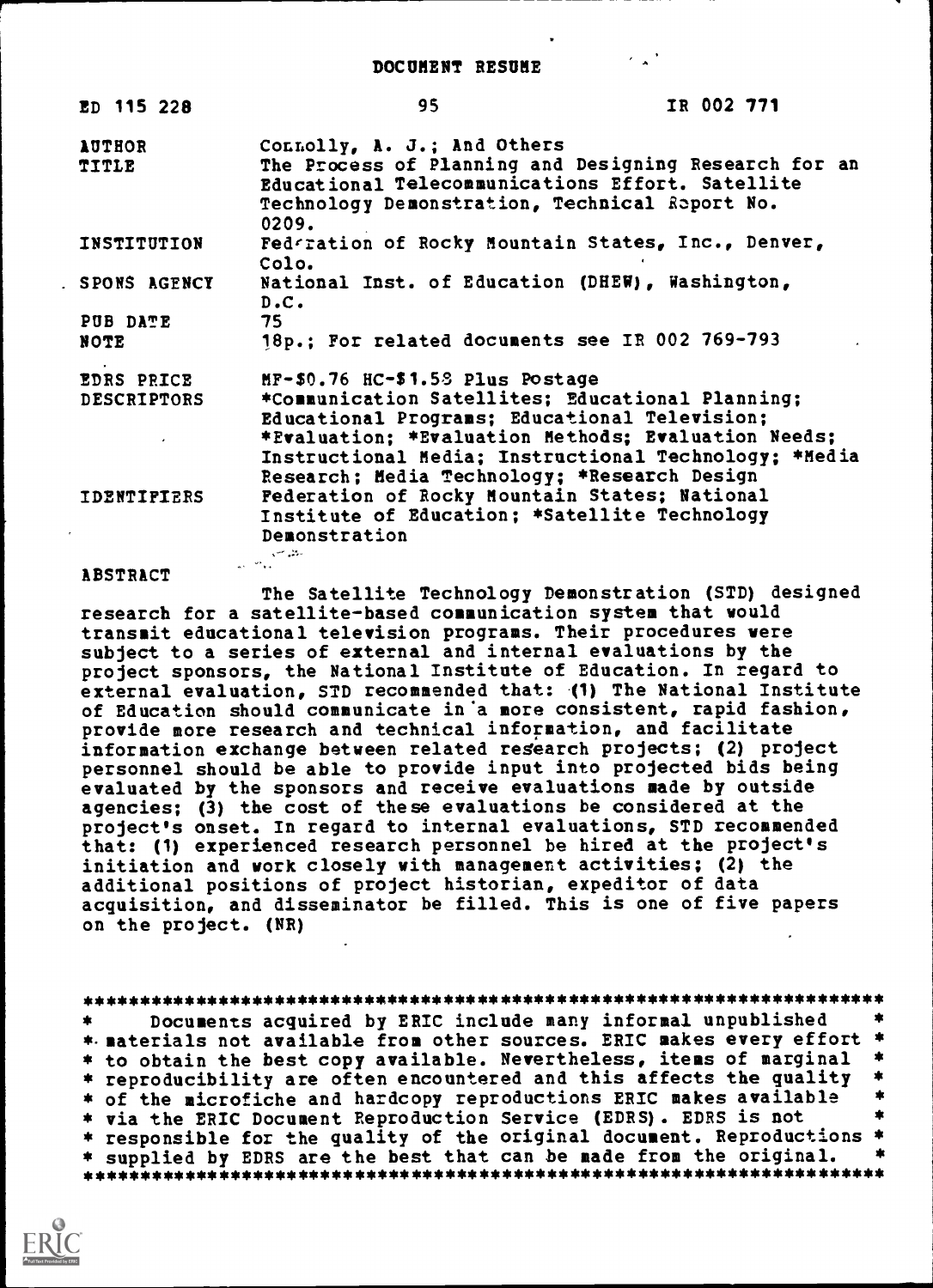# $\mathbb{Z}$   $\mathbb{Z}$   $\mathbb{Z}$   $\mathbb{Z}$   $\mathbb{Z}$   $\mathbb{Z}$   $\mathbb{Z}$   $\mathbb{Z}$   $\mathbb{Z}$   $\mathbb{Z}$   $\mathbb{Z}$   $\mathbb{Z}$   $\mathbb{Z}$   $\mathbb{Z}$   $\mathbb{Z}$   $\mathbb{Z}$   $\mathbb{Z}$   $\mathbb{Z}$   $\mathbb{Z}$   $\mathbb{Z}$   $\mathbb{Z}$   $\mathbb{Z}$   $\mathbb{Z}$   $\mathbb{Z}$   $\mathbb{$ **\*SATELLITE A SATELLITE** TECHNOLOGY (# 11 IONSTRA FEDERATION OF ROCKY MOUNTAIN STATES, INC.

## technical report)

TR0209

THE PROCESS OF PLANNING AND DESIGNING RESEARCH FOR AN EDUCATIONAL TELECOMMUNICATIONS EFFORT

U S DEPARTMENT OF HEALTH,<br>EDUCATION & WELFARE<br>NATIONAL INSTITUTE OF<br>EDUCATION

THIS DOCUMENT HAS BEEN REPRO-<br>DUCED EXACTLY AS RECEIVED FROM<br>THE PERSON OR ORGANIZATION ORIGIN-<br>ATING IT POINTS OF VIEW OR OPINIONS<br>STATED DO NOT NECESSARILY REPRE-<br>SENTOFFICIAL NATIONAL INSTITUTE OF<br>FOUCATION POSITION OR

A, J, CONNOLLY JOYCE B, DALE RON HART

2

WILLIAM ZELMAN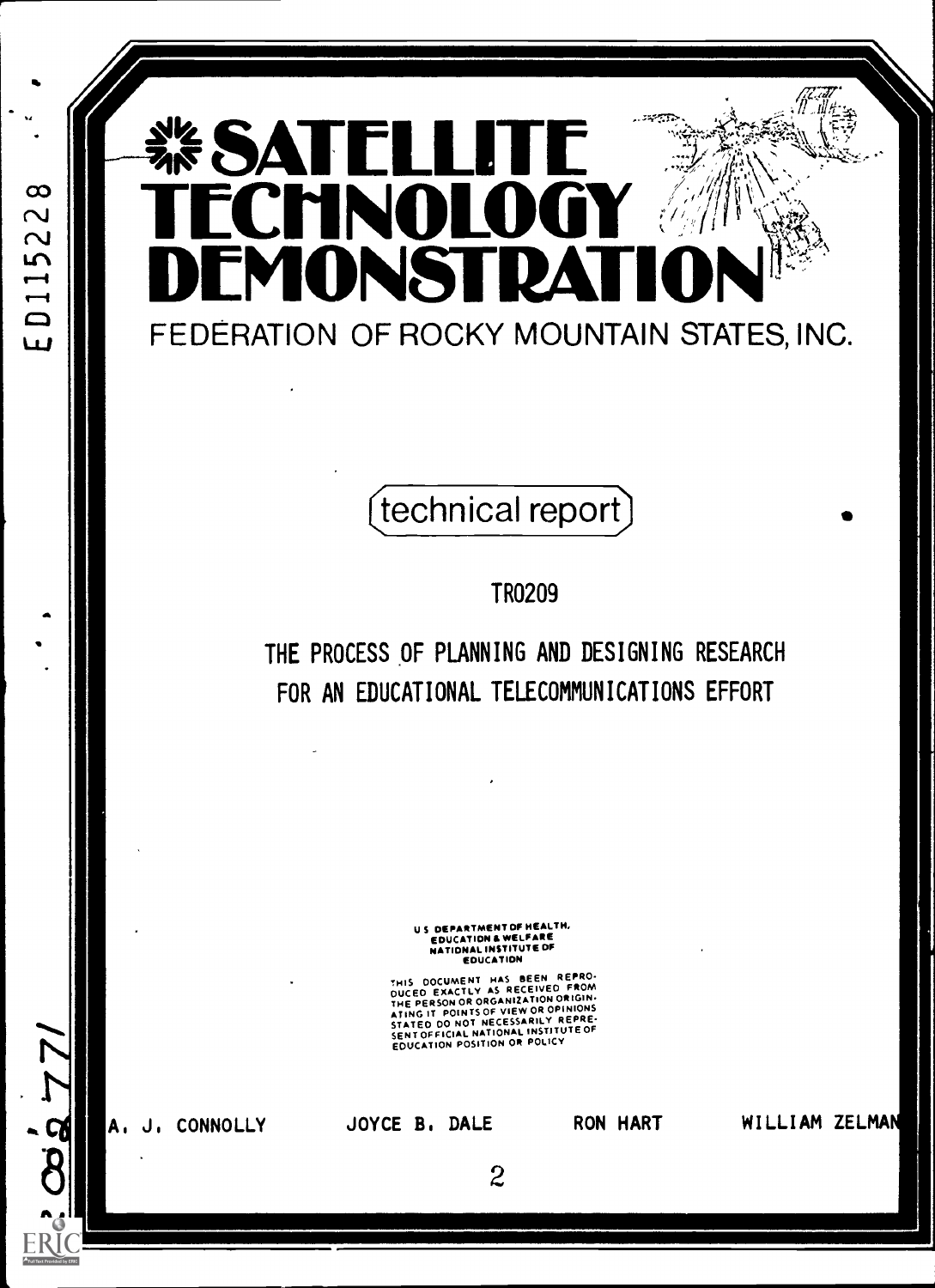#### **INTRODUCTION**

Interest in the potential use of satellites for communications has grown steadily the past few years. Over 40 satellite-related projects, in various stages of planning and development, currently are progressing in countries, such as Indonesia, Brazil, Iran, and India, as well as in the United States.

Many of these projects, however, are proceeding without the benefit of accurate information about the capabilities of satellite-based media systems or about the problems entailed in operating these systems. There is a pressing need for empirical data.

It was precisely to address this need that the Satellite Technology Demonstration (STD) of the Federation of Rocky Mountain States, Incorporated was instituted. From 1972-75, the STD combined technology, courseware, and human support elements to provide a variety of educational services to rural, isolated populations in the Rocky Mountain Area. Project sponsors believed that this prototypic effort would furnish essential information on the development and implementation of satellite communications systems for future decision-makers planning similar projects.

Now that the STD has completed its operational period, documentation products have been developed to distribute the findings. This report is part of that documentation. Instead of focusing on the findings, however, the report describes the process used by the STD to design and conduct research efforts.

#### THE PROBLEM

A telecommunication satellite, such as the ATS-6 used by the STD, is extremely versatile, complex, and expensive; its potential is enormous. The research effort surrounding this satellite is, in turn, large and complex. The STD's Project, for example, involved many agencies: the National Aeronautics and Space Administration; the Department of Health, Education, and Welfare; the Federal Communications Commission; the Interagency Radio Advisory Committee; the National Institute of Education; the departments of education and their respective bureaus in eight participating states; public television stations in the Rocky Mountain Area; and

 $-1-$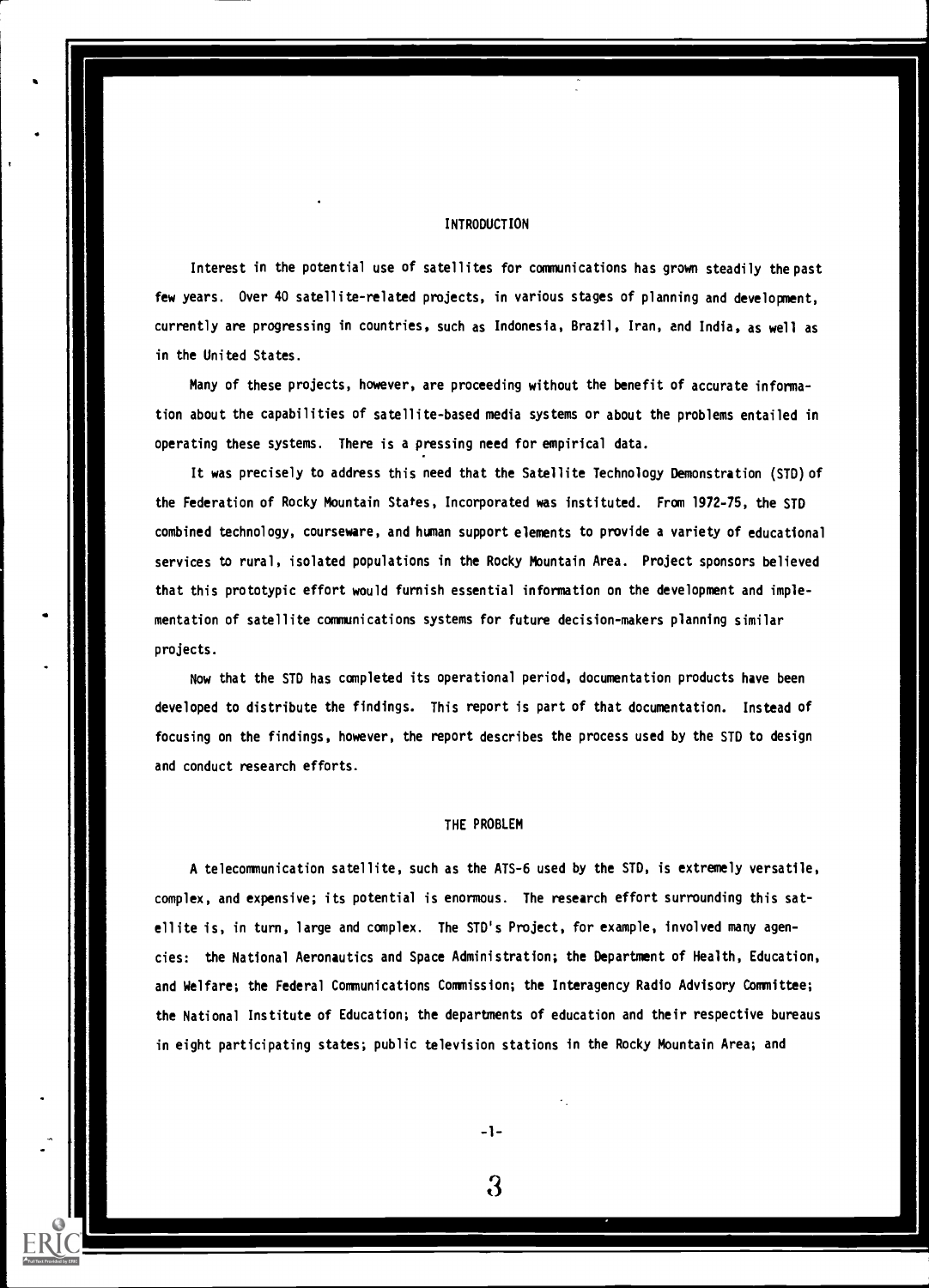local school districts, instructional staff, and students. This mix of direct participants and involved agencies helped to shape the STD's Project--its goals and its research effort, both of which are interrelated.

The STD used part-time consultants to obtain research input during its early planning and proposal activities. No central research organization was established at that time. People who had extensive research experience were hired only as the need for research or evaluation expertise appeared. This staffing and organizational strategy made it difficult to formulate clearly Project goals and an overall research plan.

In spring, 1973, three events changed the STD's strategy:  $\frac{m}{2}$ 

- 
- 1. The federal sponsor, the National Institute of Education, met with Project officials and negotiated a clear set of Project goals.
- 2. Project funding was reduced substantially.
- 3. A newly-appointed Project director reorganized the STD and created a Research Component to handle all research and evaluation efforts.

The Research Component was charged with designing, implementing, and documenting a comprehensive research plan that would address the new Project goals and also provide the information needed by sponsors and participants.

#### DEVELOPING A FOUNDATION FOR RESEARCH AND EVALUATION

The Research Component was supported fully by Project management, but it needed more than support to accomplish its tasks. It needed additional time and money. These resources were not available, because, as mentioned before, the Research Component was established after Project funds had been cut. It also needed a large and competent staff to handle the complex activities at hand. The diversity and quality of this input--compared to the available fiscal resources--dictated the creation of a research advisory board and the acquisition of continuing consultants.

The advisory board reflected various perspectives and areas of expertise, including: re search design and analysis; social action research methodology; educational measurement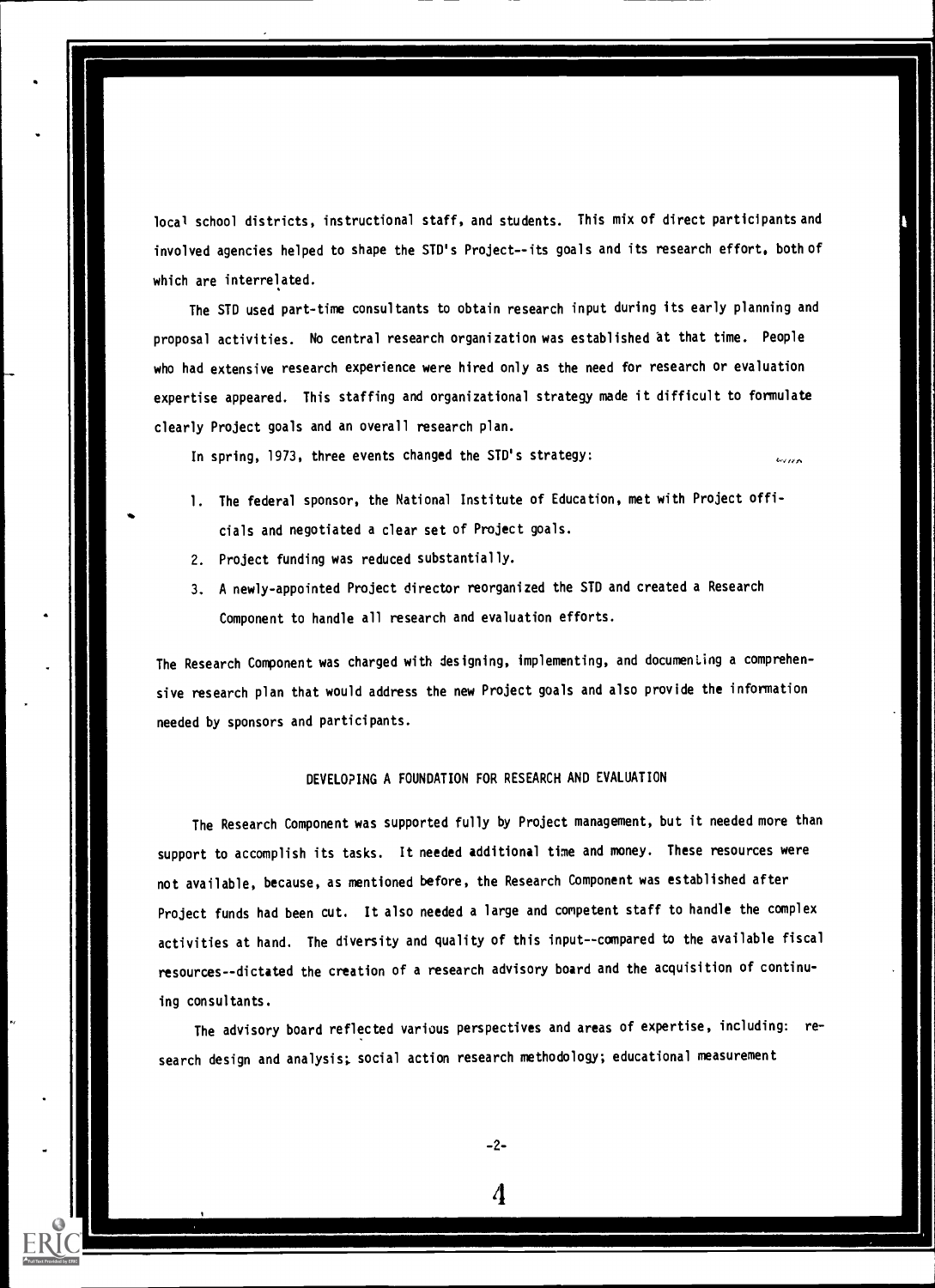methodology; and communications technology. Board members were prominent figures in  $\bullet$ tion: Dr. Dale Hamerus, director of the International Institute for Educational Technology, American International University, San Djego, California; Ms. Naomi McIntosh, director of survey research, British Open University, London, England; Dr. Harold Mendelsohn, chairman of the Department of Mass Communications, University of Denver, Denver, Colorado; and Dr. Casper Paulson, Jr, director of programs for evaluation research, Teaching Research, Oregon State System of Higher Education, Monmouth, Oregon.

From its inception, the board was given up-to-date information on Project goals and research activities. Its ongoing role was to provide advice on the:

- 1. Determination of research policies and documentation strategies.
- 2. Formation and implementation of a research plan.
- 3. Resolution of evaluation problems.
- 4. Interface with external evaluators.
- 5. Identification of research consultants and related resources, if necessary.

Board activities began in summer, 1974, when board members met with Project management and research personnel in Denver to help create a research and evaluation plan. The meeting and attendant activities outlined--in detail--Project goals, resources, constraints, and audiences.

The Project goals, established June 8, 1973, in a "Memorandum of Understanding" to the National Institute of Education (the STD's federal sponsor) were:

- 1. To demonstrate the feasibility of a satellite-based distribution system for rural, isolated populations.
- 2. To test and evaluate user acceptance and the cost of various delivery modes using different materials.

From a research perspective, these goals were broad and vague. Terms, such as "demonstrate," "feasibility," "distribution systems," and "acceptance," had not been defined. The goals for research purposes were redefined as follows:

1. To collect, analyze, and interpret data which described and/or illustrated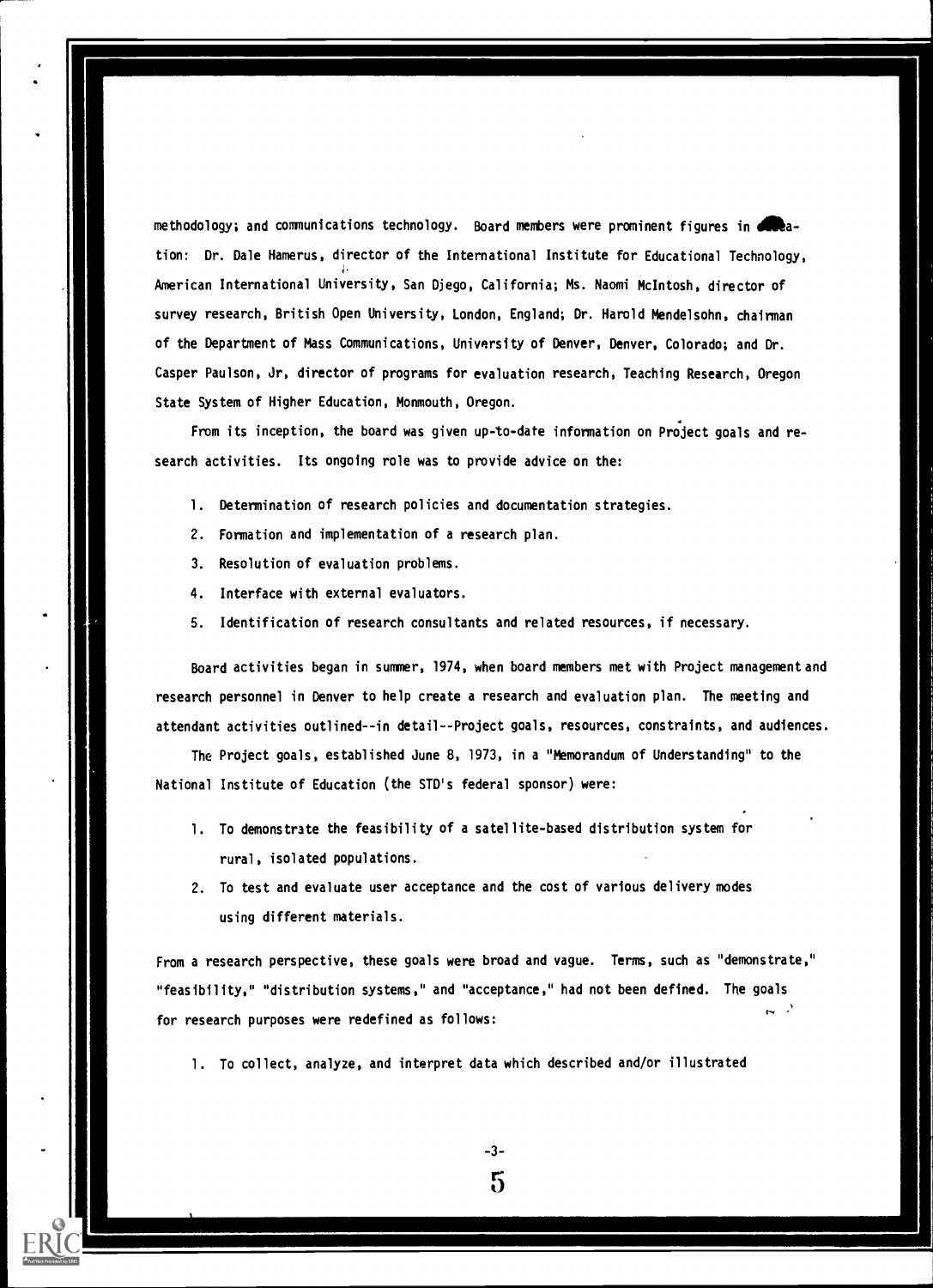the possibility or capability of developing, implementing, and maintaining the Demonstration's hardware and support services.

- 2. To collect, analyze, and interpret data concerning the internal and overt acts which indicated agreement or approval by individuals, groups, agencies, or institutions of the Demonstration's hardware, support services, and courseware.
- 3. To collect, analyze, and interpret data concerning the costs of the hardware and support services which were relevant to the delivery of programs.

Subsequent input from participating states and sites led to the inclusion of an additional goal:

4. To collet, analyze, and interpret data concerning the educational benefits which were obtained by students who participated in the Demonstration and who had different characteristics (age, grade, sex, achievement, and ethnic)..

Descriptive and quasi-experimental methods were used to obtain the information detailed in the Project goals. Descriptive methods are extensive; they create a broad data base. These methods not only facilitate post-Project comparisons to investigate specific cause-effect relationships, but they also provide baseline data for future planners who have the resources to conduct in-depth inquiries and analysis.

The decision to use descriptive rather than experimental methods to collect the data was based on these nonmutually-exclusive facts:

- 1. Ethnic and political constraints precluded random selection of populations and random assignment to treatment.
- 2. The highly variable study conditions diminished the ability to control all treatments.
- 3. Complex data analysis techniques were needed to analyze the research variables; these techniques required more sites per "cell" than were available.
- 4. The exploratory nature of the Project precluded the anticipation of all important research variables.

-4-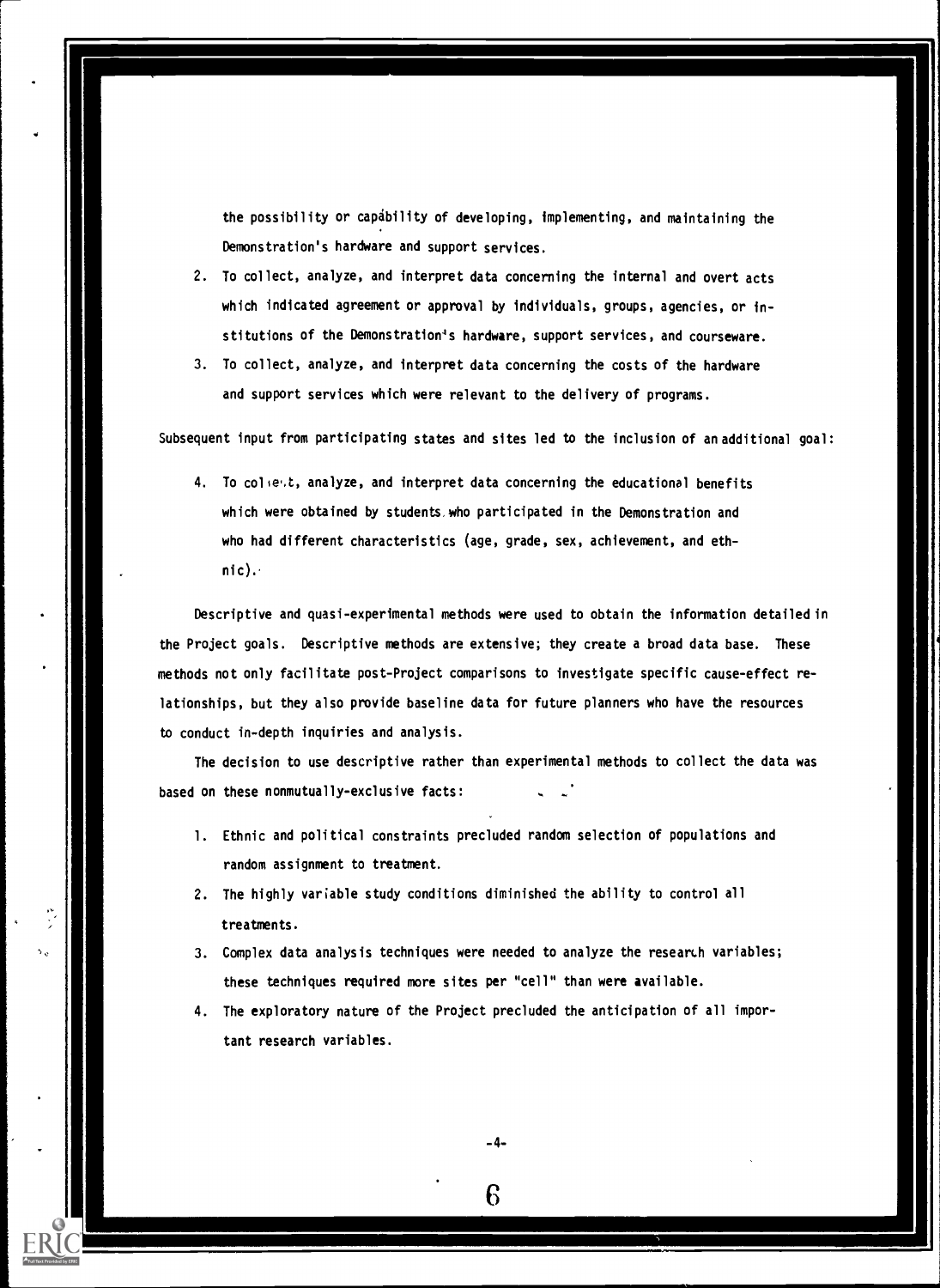#### SPECIFYING RESEARCH AND EVALUATION METHODS

The STD decided to emphasize summative (descriptive) research for two reasons. First, some new products and services had been planned and developed prior to the implementation of the Research Component. Second, many new products and services had to be evaluated and tested in a short period. The STD further decided to meet the Project's formative needs on a pragmatic basis; to develop experimental methods only as the need for these methods appeared.

A set of seven summative research studies initially was designed to meet the Project's redefined goals. These studies addressed the following:

- 1. Did the technical delivery system work?
- 2. Who initially used the delivery system?
- 3. Who continued or discontinued to use the delivery system?
- 4. Did the people who came and participated in the programs like the system and its products?
- ;. Did the people who used the delivery system receive the intended benefits?
- 6. What steps were taken by Project management to overcome the problems associated with implementing the delivery system and its products?
- 7. What costs were associated with the delivery system and its products?

The initial research plan was submitted to the National Institute of Education (NIE) with the acknowledgement that the plan, though comprehensive, was regarded by Project personnel and advisory board members as the basis for further research and evaluation. The NIE subsequently approved the plan. This approval helped the STD to allocate staff resources to the studies and to assign research personnel to particular studies. During the next six months, all aspects of the summative studies were reviewed and refined.

An essential aspect of the refinement period was the involvement of permanent, parttime consultants to provide input and reaction to specific studies. Before obtaining a consultant, the Research Component developed a "work plan" which defined the needed input; then, Research personnel asked the advisory board members to recommend consultants who co'ild provide the specified input. These recommendations helped the STD to select a group of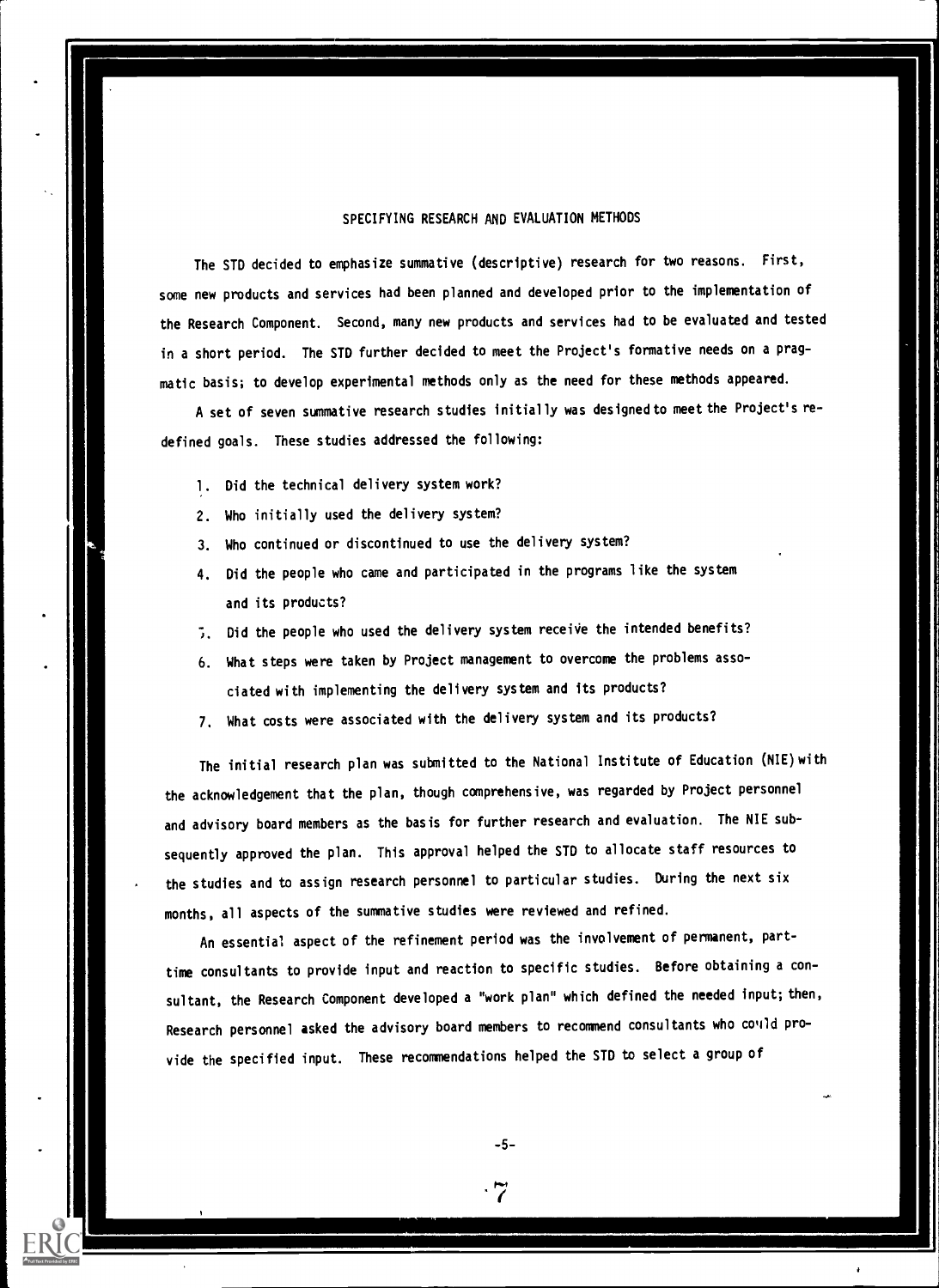continuing consultants: Dr. Wilmar Bernthal, School of Business and Administration, University of Colorado; Dr. Ron Corwin, Department of Sociology, Ohio State University; Dr. Phil Doughty, Department of Mass Communications, Syracuse University; and Dr. Thomas Drabek, Department of Sociology, University of Denver. Because the Project and research efforts were complex, the STD decided not to employ "one -shot" consultants.

By February, 1974, the STD had consolidated the summative aspects of the research plan into six major studies. These studies centered on the following:

- 1. Hardware and Hardware Support. This study addressed the broadcast and engineering elements of the satellite communications system and sought answers to these questions:
	- (a) What is the quality of audio and video signals that participating sites receive?
	- (b) What are the factors (weather and/or atmospheric conditions, satellite instability, and geographic location) which affect signal quality? To what degree do these factors influence quality?
	- (c) How reliable is the equipment that constitutes the delivery system? When repairs are needed, how responsive is the repair service?
	- (d) Can site personnel with varied backgrounds be trained to use the communications hardware?
	- (e) Are there factors, such as free-time activities and past work experiences, which relate to the relative effectiveness of site personnel in using the communications hardware?
- 2. Acceptance Study. This study addressed acceptance of the STD and its hardware, support services, and courseware by specific audiences. Major questions for the study included:
	- (a) What was the student's level of acceptance for the STD and its programs, supplementary materials, and two-way voice communications?
	- (b) What are the expressed opinions of audience members (teachers, administrators, and community members) at different sites to participating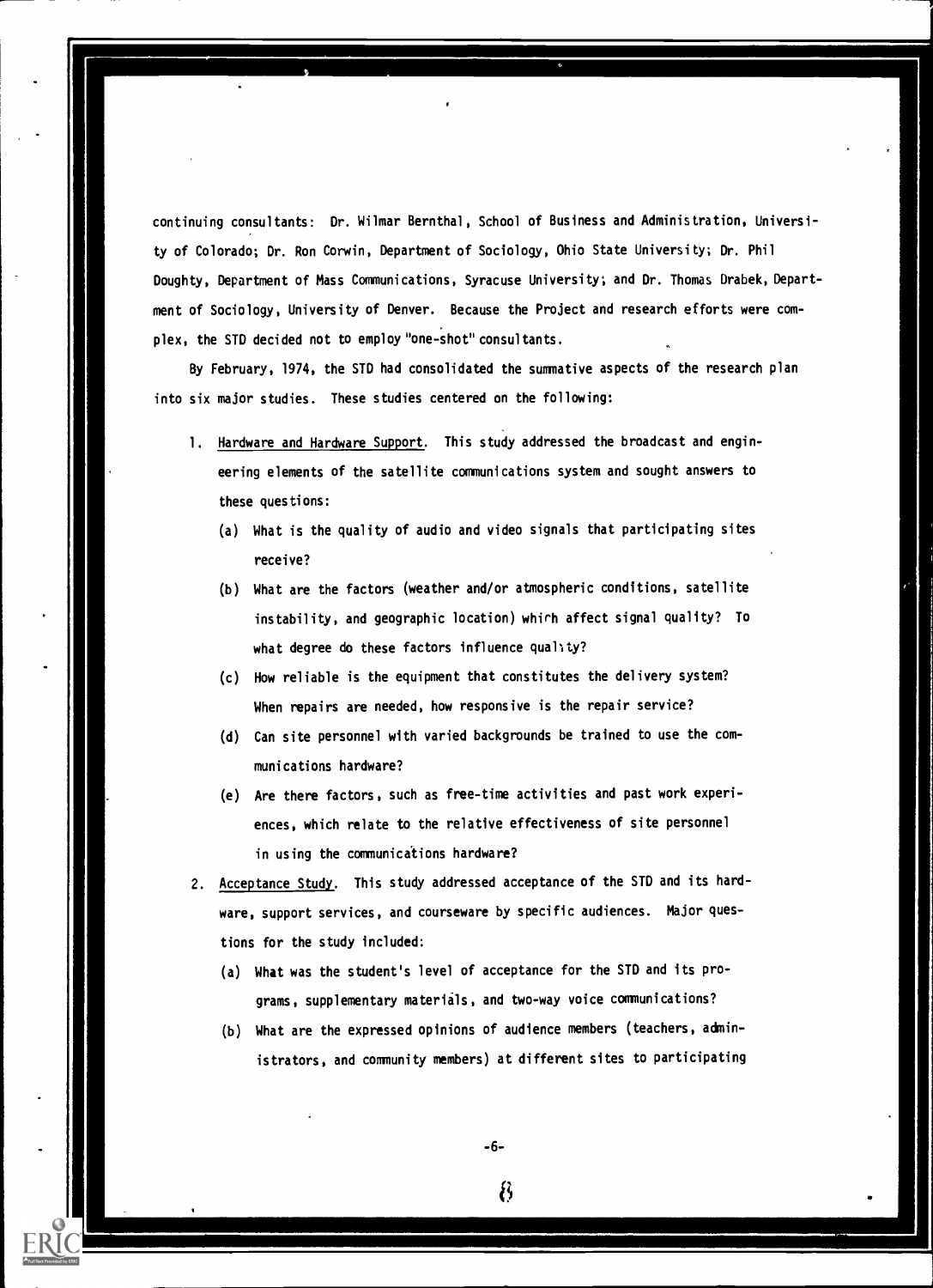in the Demonstration, viewing the programs, receiving instruction from the media, and using the two-way voice communications?

- (c) What do behavioral indicators, such as attendance patterns and resource allocations, suggest about a selected audience's acceptance of the STD?
- (d) Are there aspects of audience acceptance which can be explained by the type of site (Intensive, Receive -Only, and Open), by participant demographics, and/or by the influence of others?
- (e) What are the levels of acceptance for the STD and its products and services among relevant decision-makers at state and local levels who are not direct audience participants?
- 3. Student Benefits Study. This study addressed the career-related knowledge and attitude acquisition of participating junior high school students. The study sought answers to these questions:  $\zeta_{\text{w}}$  with  $\zeta_{\text{w}}$  with  $\zeta_{\text{w}}$  with  $\zeta_{\text{w}}$  with  $\zeta_{\text{w}}$  with  $\zeta_{\text{w}}$  with  $\zeta$ 
	- (a) What was the average change/gain in participating students regarding-
		- (1) career-related knowledge?
		- (2) career-related attitudes?
	- (b) How did the average change/gain benefits of participating students compare to change/gain benefits of nonparticipating students?
	- (c) Are there differences in the students-
		- (1) career-related knowledge?
		- (2) career-related attitudes?
	- (d) Can these differences be explained by--
		- (1) type of site (Intensive, Receive-Only, or Open)?
		- (2) student characteristics (age, grade, sex, achievement, or ethnic)?
		- (3) affluence of school?
		- (4) availability of support materials?
		- (5) teacher acceptance?
- 4. Case Studies. The purpose of this study was to observe carefully the "Dissemination-Adoption" process at three selected sites. Observations were guided

-7- <u>ባ</u>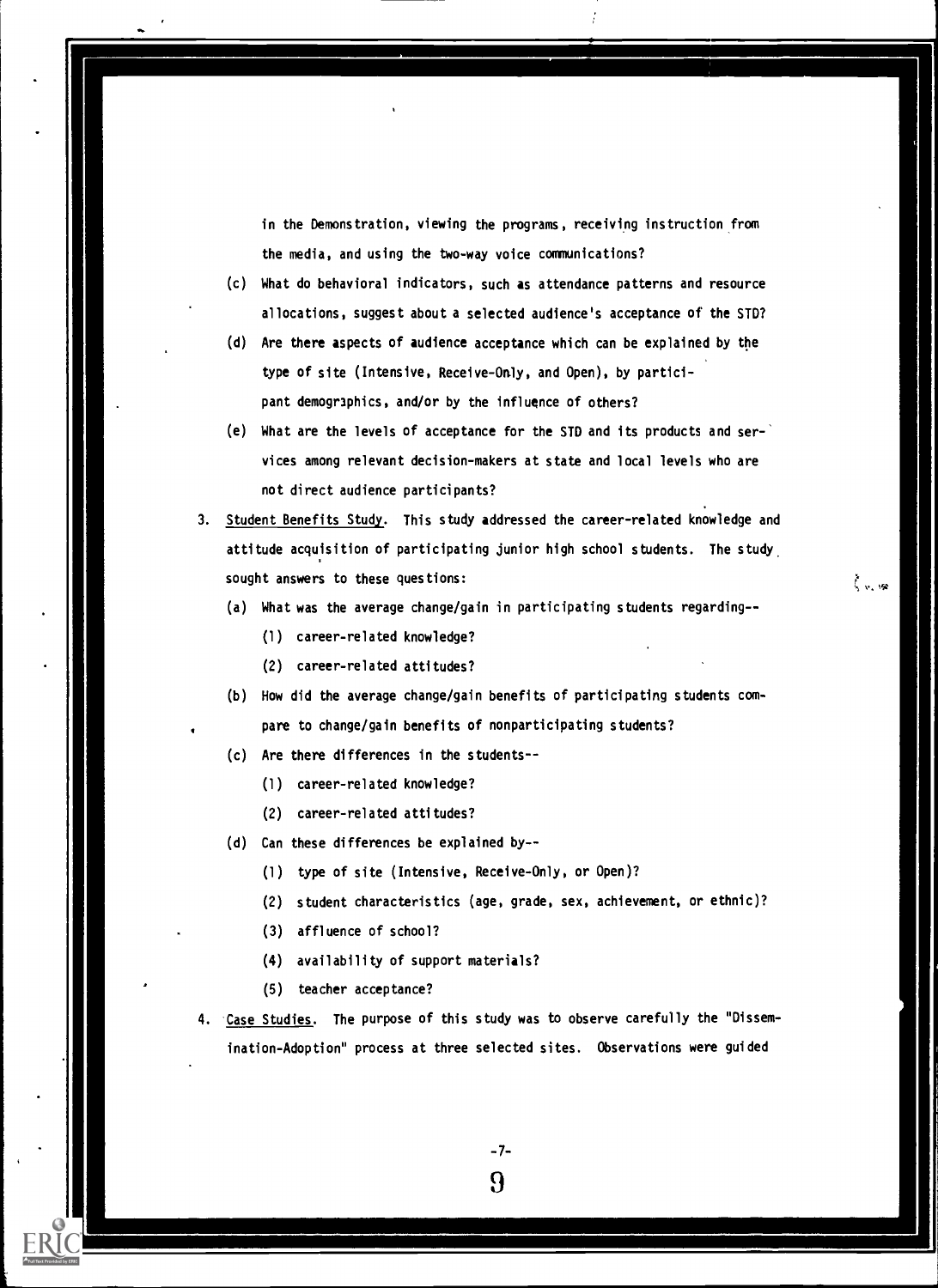by these questions:

- (a) How were the sites selected?
- (b) How were the site preparations initiated?
- (c) What were the STD's positive/negative inputs in terms of curriculums, resource allocations, school procedures, and school/community relations?
- (d) What were the acceptance patterns among audience members to various STD products and services?
- (e) Did participation in the STD enhance/detract from the site's willingness to be involved in possible future efforts?
- 5. Significant Events Study. This study addressed the significant Project events, issues, and decisions that were associated With planning, developing, implementing, and evaluating the Demonstration. Major questions for this study included:
	- (a) What were the objectives of the Demonstration? How did these objectives evolve?
	- (b) What was the organizational structure of the Demonstration? How did this structure evolve?
	- (c) What were the major managerial issues faced by the Demonstration? What strategies and procedures were devised to deal with these issues? Which strategies and procedures appeared most effective? What might future projects learn from the STD's experiences with a satellite-based communications system?
	- (d) What were the major responsibilities of each STD component (Research, Broadcasting & Engineering, Programming, and Utilization)? How did each component organize itself to deal with these responsibilities? What problems (both anticipated and unanticipated) did they encounter? What might future projects learn from each component's experiences?
	- (e) What was the nature of the relationships between the STD and its federal-sponsoring agencies? What were the major issues in interacting with these agencies? What insights can be derived for structuring

-8-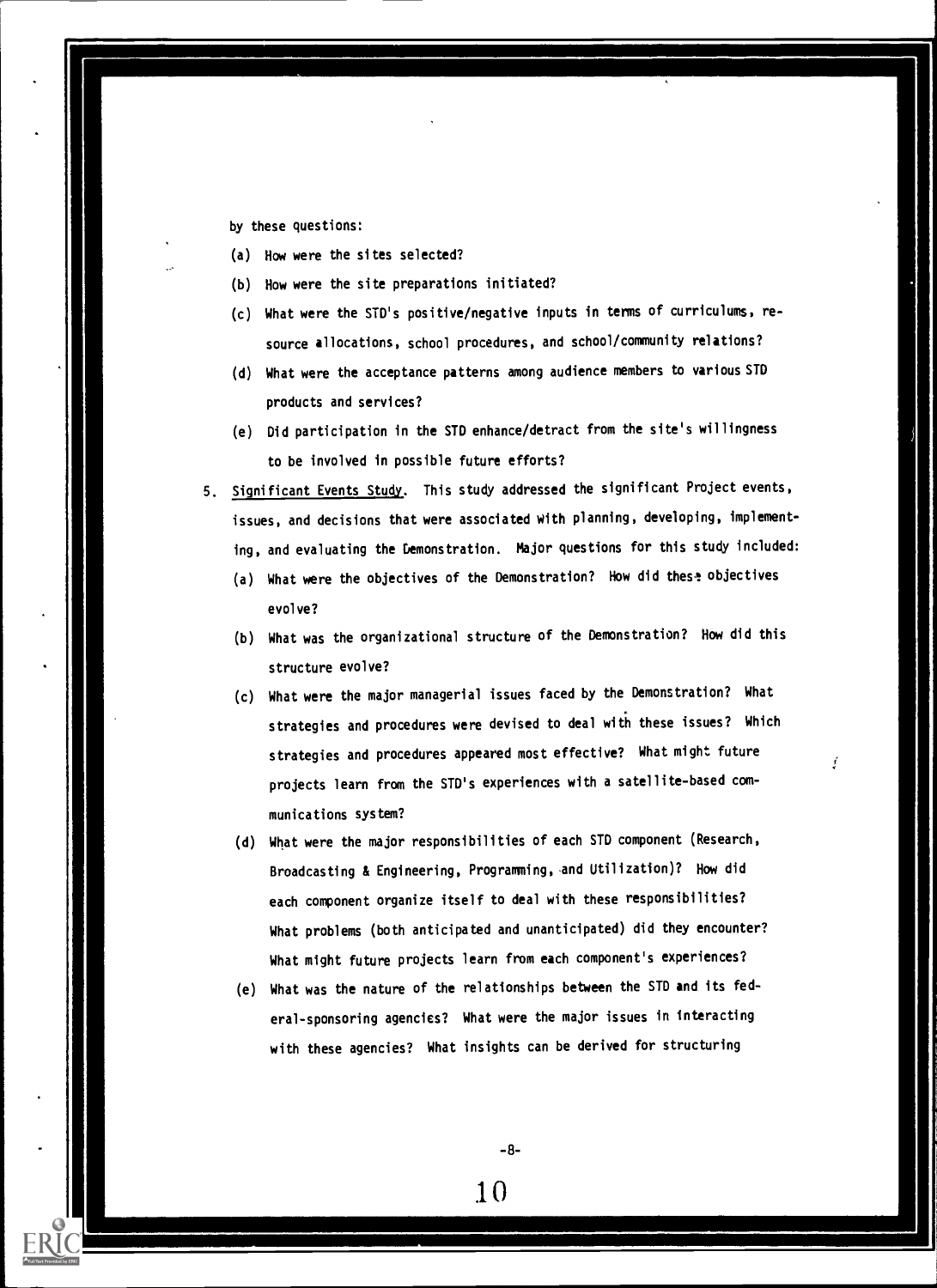future relationships?

- (f) -HOW did the Demonstration address specific concepts, such as "interaction," "user-based communications systems," and "regional approaches to common problems"? What insights can be gained from the STD's experiences in these areas?
- 6. Cost Study. This study addressed the documentation and analysis of costs incurred in selecting products and services. Emphasis was placed on developing and maintaining a comprehensive chart of accounts which would facilitate on a post-hoc basis:
	- (a) A functional analysis with various aggregations of costs.
	- (b) The projection of costs into an operational system by amortizing costs across populations, time, products, and sites.

By spring, 1974, the research effort centered on two areas. The first area focused on the identification and/or development and refinement of appropriate data collection instruments and procedures for the summative studies. the second was directed toward providing formative evaluation support for the development of educational television programming, particularly the career development series for junior high school students. (See TR0210, The Formative Process Used by the Satellite Technology Demonstration in the Development of Television Programming for Junior High School Students for a a step-by-step description of the formative process.)

#### COLLECTING AND ANALYZING DATA

Data was collected (as needed) from STD sites and the region throughout the planning and development phases of the Demonstration. Data collection efforts lid not become systematic and intense, however, until the STD began transmitting programs via satellite. These efforts were coordinated by the Utilization Component (or field service arm), which collected information about STD products and services in the field from state and site coordinators. Site personnel served at the local level to obtain data from school and community participants,

-9-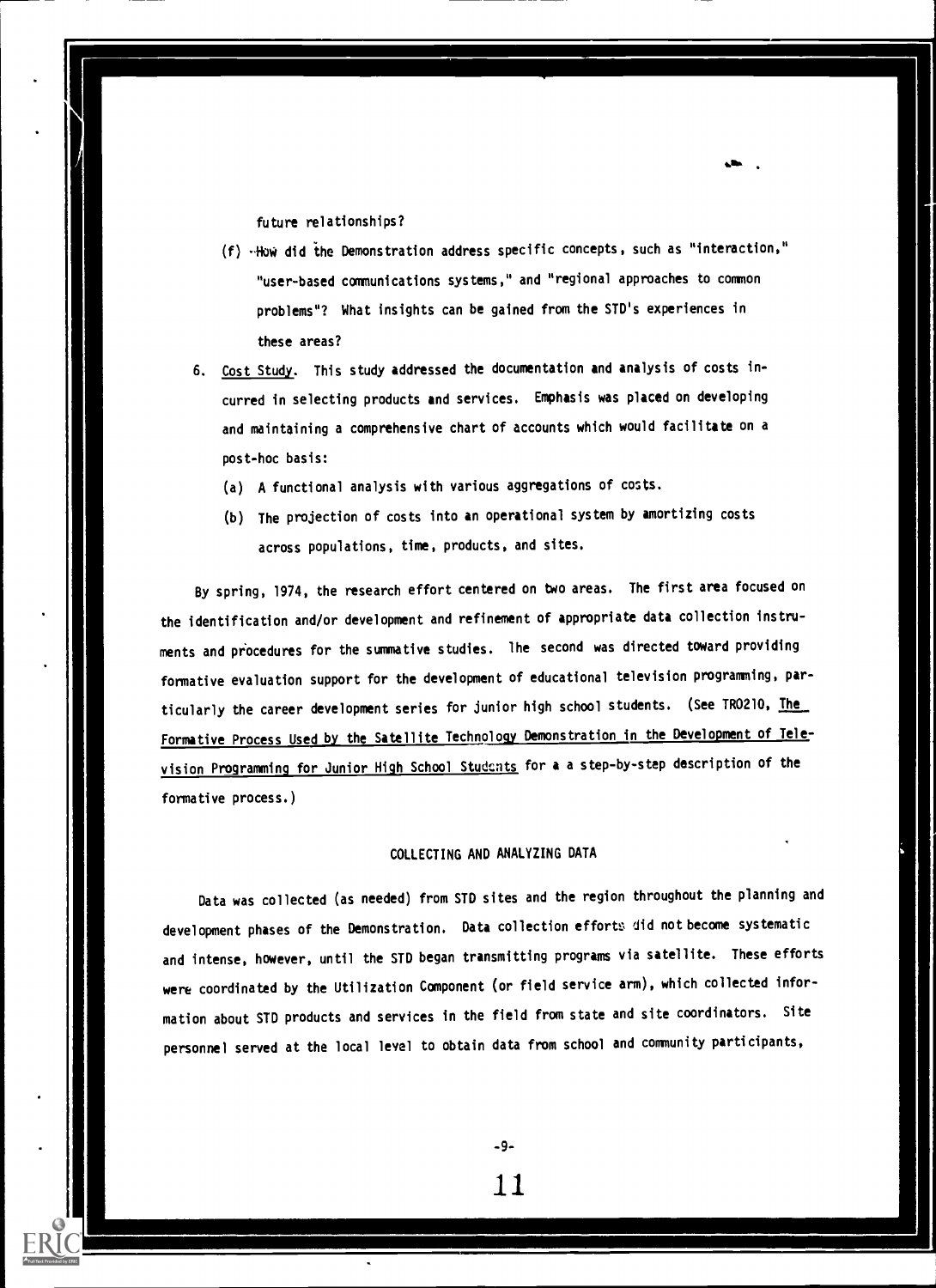as specified by the STD's research instruments and procedures.

Prior to the operational period, state and site personnel were provided training in all phases of their work; special attention was directed toward data collection and data integrity. Upon completion of training, site personnel helped to collect baseline data on: (1) participant awareness of the Demonstration; (2) participant expectations; (3) participant demographics; (4) student career-related knowledge and attitudes; and (5) school climates and organization.

With the beginning of program transmissions, routine procedures were established for collecting data. Site coordinators sent weekly reports to the STD's headquarters in Denver. These reports consisted of: (1) daily signal quality measures and reports of any hardware malfunction; (2) daily or weekly student and teacher acceptance measures of STD products and services; (3) weekly audience acceptance measures of other products and services; and (4) a comprehensive weekly site report, addressing product effectiveness, product use, audience attendance, and STD support time. The weekly data flow provided Project management with a continuing source of information from the field.

Additional data collection efforts were completed in accordance with the specifications in the research studies. These efforts included: (1) case-study observations; (2) a time series analysis of school staff acceptance; (3) a time series analysis of site operator hardware preferences; (4) midyear post-testing of first semester students and pre-testing of incoming second semester students; and (5) final post-testing of second semester students.

In obtaining its massive data base, the research staff used multiple-pupose instruments and procedures, which covered the information needs of all the studies. This procedure meant that audience and respondent populations would not have to fill out duplicate forms.

Data handling and analysis procedures for the Demonstration included: (1) optical mark read (OMR) instrumentation, if possible; (2) a minicomputer for data file maintenance and descriptive level output; and (3) large computers external to the Project for major statistical outputs.

-10-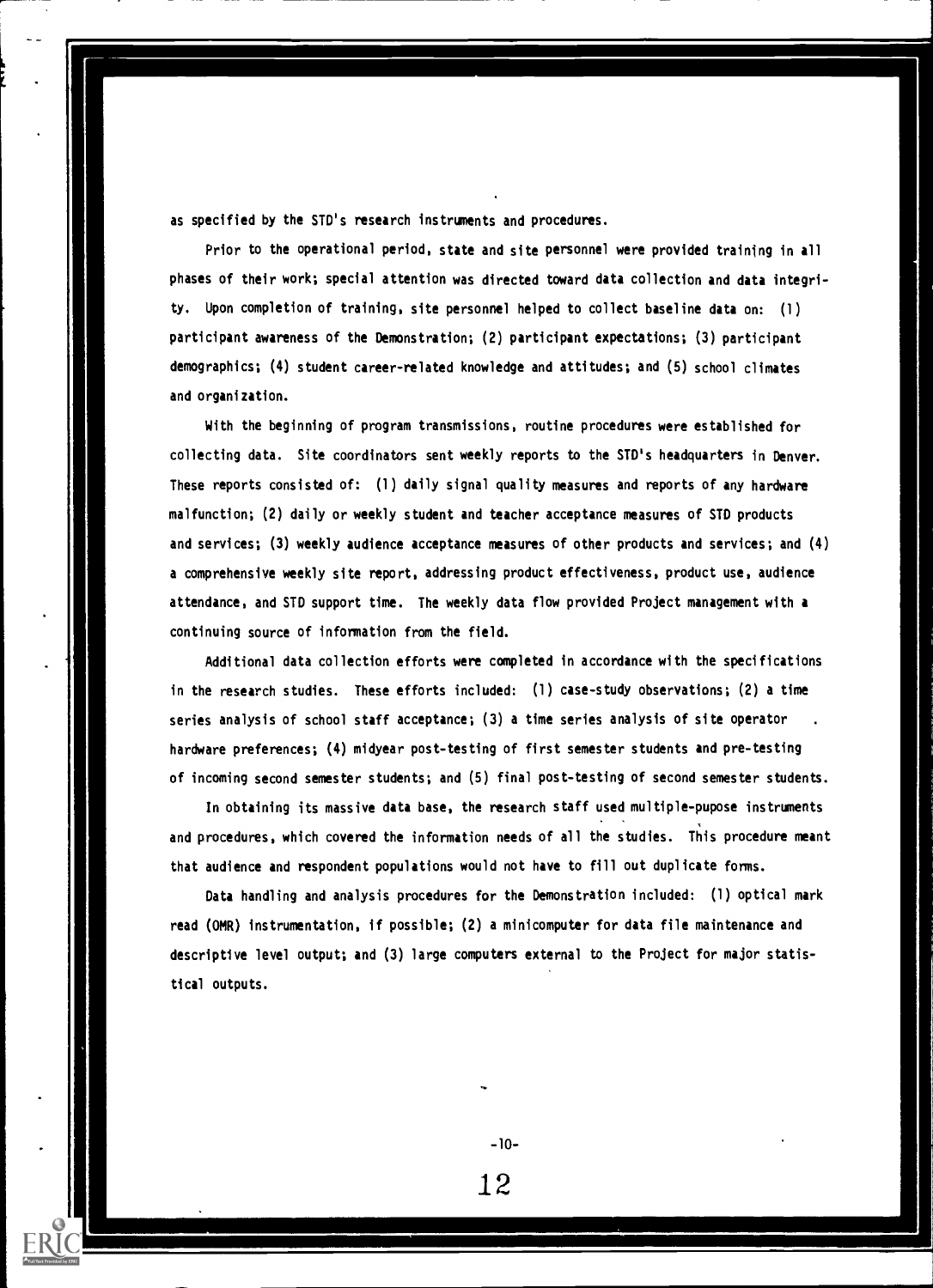#### DOCUMENTING AND DISSEMINATING THE DATA

With input from the research advisory board, Project management and research adopted a documentation strategy that was designed to send information to many constituents who had expressed interest in the Demonstration. The primary vehicles for this information flow were: (1) a brief, factual summary designed for mass dissemination; (2) an "executive" summary designed for moderate dissemination; (3) a series of 26 technical reports addressing specific topics and designed for distribution to selected audiences; and (4) a comprehensive final report designed for limited distribution.

#### RESULTS

The research effort conducted by the STD produced a major data base, which included:

- 1. Quality of the ATS-6 signals and the factors that affected quality.
- 2. Reliability of hardware.
- 3. Performance and acceptance of hardware by site operators.
- 4. Acceptance of received STD products by users and the factors that affected acceptance.
- 5. Acceptance of the STD and its products and services by other Project participants and relevant community and state decision-makers.
- 6. Changes in career-related knowledge and attitudes by participating students and the factors that affected observed changes.
- 7. Analysis of the events, procedures, personnel, and acceptance patterns that were associated with the participation of three selected STD sites.
- 8. Analysis of the costs that were associated with the various phases of the STD and its components, products, and services.
- 9. History of the Demonstration and the factors that affected development.

 $-11-$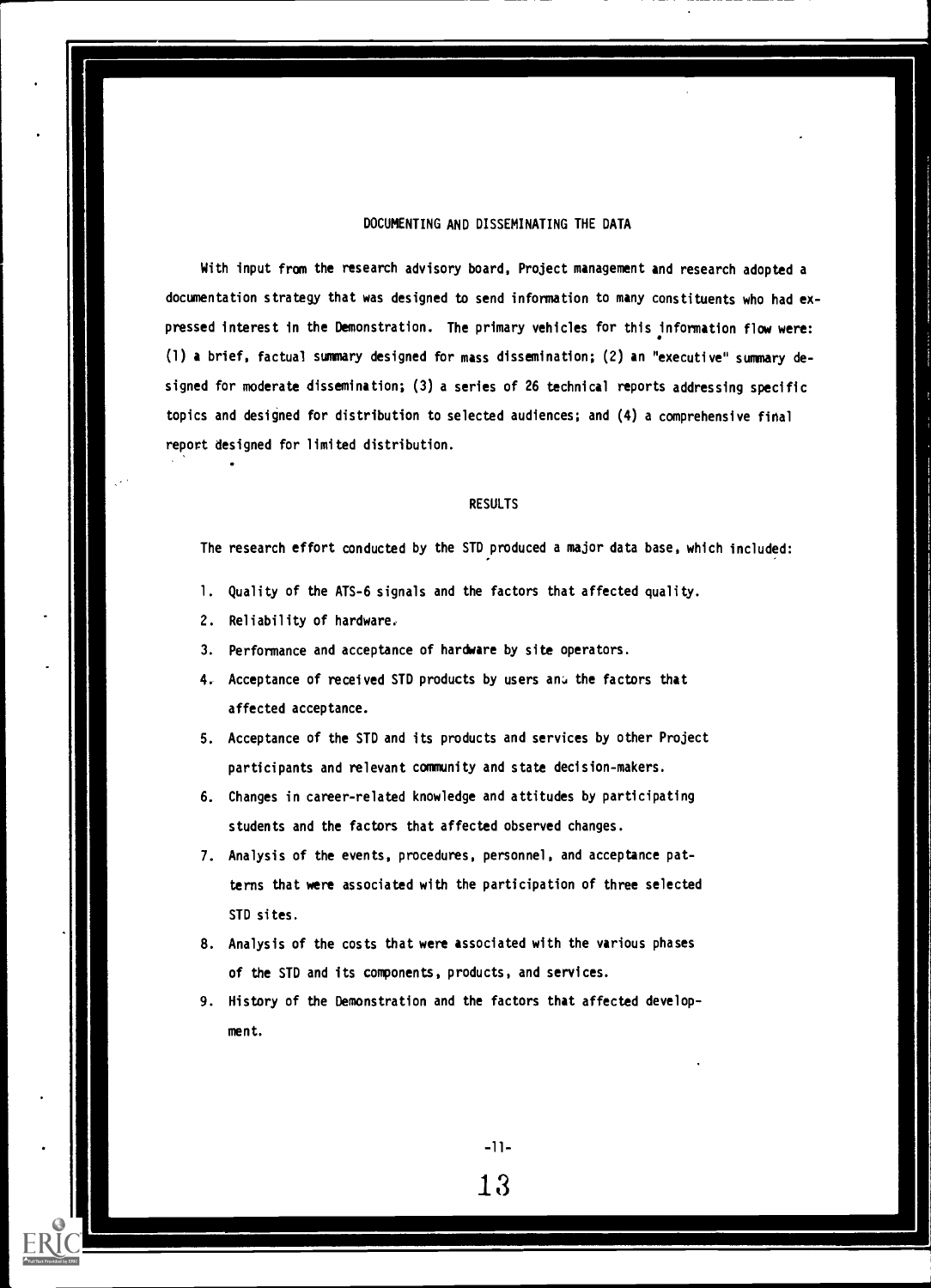The steps taken to create the data base were considered as "interim" products. These steps included three comprehensive research designs, three formative evaluation models, and 40-plus different instrument packages.

None of these steps were accomplished without overcoming problems: Chief among these was the late involvement in the Project of a centralized Research Component. A second major problem was the incongruity between the scope of the effort and the available resources. The STD invested approximately 10 percent of its adjusted budget to formal research and evaluation activities, excluding: (1) the contributions of the field services network (state and site personnel) to facilitate data collection; (2) the major roles of technical personnel in hardware-related investigations; and (3) the Lontributions of Project management. This situation was made more acute by a failure to estimate adequately the time and resources that would be needed to address the Project's formative activities.

The STD experienced not only internal, but also external problems. Communication with the National Institute of Education (the STD's federal sponsor) proved inconsistent and slow on matters relating to the initial research plan; the need for instrument clearances; the alleged opportunity to have early bids for external summative evaluations; and the need to obtain a final report from the external evaluations.

#### **SUMMARY**

The STD appears to have met the goals delineated in the "Memorandum of Understanding" with the'National Institute of Education. It designed, implemented, and evaluated the STD's satellite-based communications system that was used to deliver a variety of products to a variety of users. Techical performance of the system was excellent, and most of the disseminated software products were rated good to excellent by users. Similarly, students who participated in the Demonstration showed significant gains over nonparticipants in desired subject areas.

From a research standpoint, five of the summative studies were conducted as planned, and the resulting information base was equal to, or in excess of, the anticipated base. The summative efforts included were the hardware study, acceptance study, student benefits

-12-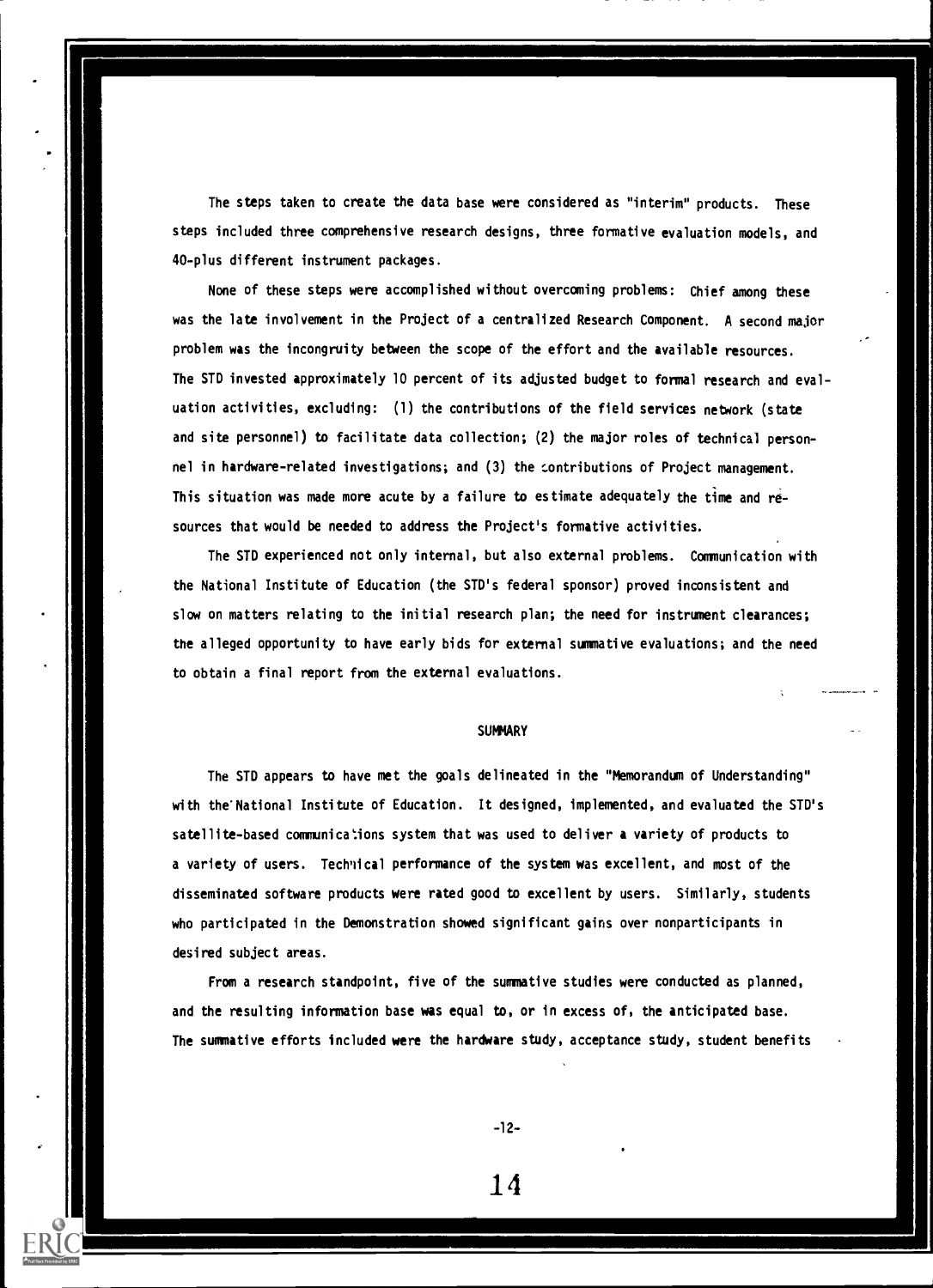study, case studies, and cost study.

Clearly, the formative efforts exceeded that which was originally anticipated. In one of the summative studies, however, the information yields were less than planned. The area which was to address the creation of an interpretive history of the Project (the significant events study) was seriously weakened by the midyear departure, for personal reasons, of the principal investigator.

#### RECOMMENDATIONS

Based on its experience, the STD makes the following observations and recommendations regarding similar research efforts.

#### **External**

- 1. Federal Sponsors (the National Institute of Education).
	- (a) The posture of federal sponsors should be modified to reflect a more cooperative and involved stance toward project grantees. Although the adoption of such a posture has the inherent danger of nepotism, the NIE's current posture creates an adversary climate with inherent communications problems and inherent distrust.
	- (b) Consistent with the first recommendatidn, provisions should be made for more frequent (at least twice yearly) and less formal project visists by federal sponsors.
	- (c) The NIE should be a source of counsel and advice on research matters. In the STD's project, however, input was obtained only as a result of annual site reviews and could be described best as a "thumbs up or thumbs down" feedback. In the future, the NIE should establish a service arm to provide some technical support and liaison to the research efforts that it sponsors.
	- (d) In the interest of promoting the best possible projects and research efforts, the NIE should facilitate design, instrumentation, and procedure exchanges among related projects.

-13-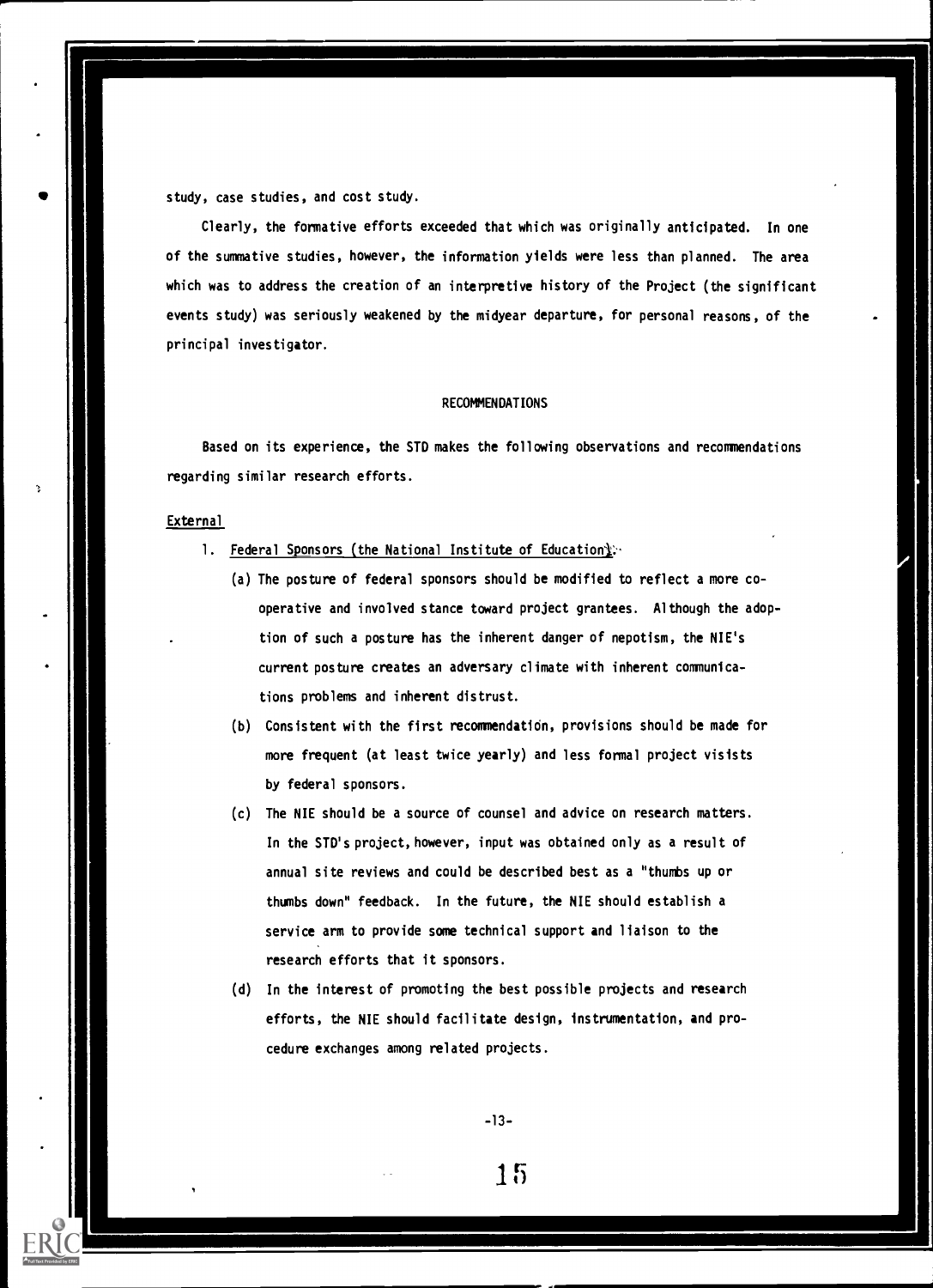- 2. External Evaluations. Having experienced two external evaluations--one formative and the other summative--the STD believes that its federal sponsors would have obtained more benefit by investing the additional resources in the original research. This observation not withstanding, the STD makes the following recommendations regarding external evaluations:
	- (a) If funds are provided for an external evaluation, they should be restricted to this purpose and focus on whether the project accomplishes agreed-upon tasks in a manner which supports the findings.
	- (b) An ongoing project should have an opportunity to make recommendations regarding the contents of any request for quotations for external evaluations. In discussions about external evaluation contracts, bidders repeatedly asserted that the request was misleading and did not take into account Project research activities. The attempt by the NIE to maintain "separateness" generated much frustration, confusion, and initial duplication of effort.
	- (c) Products of external evaluations systematically should be available to project personnel; further, the manner in which this distribution is to be accomplished should be documented carefully in all operational plans. (The Educational Policy Research Center at Syracuse University, the STD's external evaluator, consistently shared status reports with the Project.)
	- (d) Project personnel should be given an opportunity to provide written addenda to reports generated by external evaluators in order to support perceptions presented or to clarify positions on differing perceptions.
	- (e) Budget negotiations should be given careful consideration at the initiation of the project to determine the type and extent of external evaluation that is needed.
	- (f) External evaluations should be reviewed on the basis of cost benefits.

-14-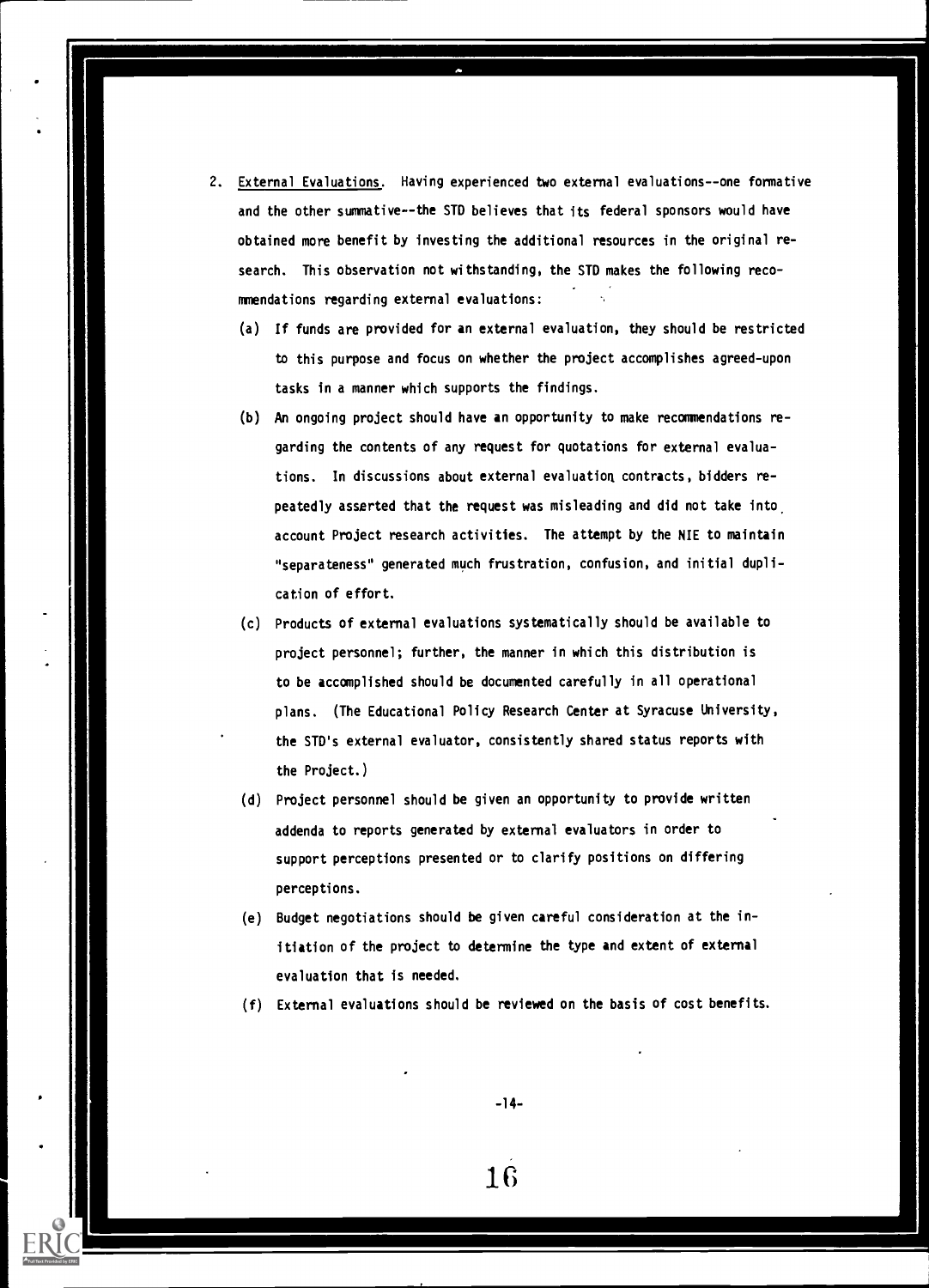Projects should be permitted to subcontract for an external verification of those elements that are deemed necessary by project sponsors.

#### Internal

- 1. Design. Research input should play a major role in planning a comprehensive project. Future decision-makers should insure that this input is acquired early in the project by hiring experienced research personnel or by creating an ongoing research advisory board.
- 2. Staffing. In a comprehensive, but short-term project, it is difficult to obtain a staff with sufficient expertise to handle all the research tasks. Thus, provisions should be made, as in the STD, to support the internal research staff with selected ongoing consultants. Each staff member in the STD's Research Component, for example, was assigned to specific studies and tasks. As a result, unanticipated events and requirements (which emerged continuously) were dealt with as "overloads." Any large-scale project should possess at least two staff members beyond those needed for its summative studies: one to serve as project historian across all components; the other to facilitate data acquisition and data return to participants.
- 3. Implementation. Many problems experienced by the STD's Research Component were the direct result of its relatively late implementation as a component. Inte grating research personnel across all STD components did not provide the cohesion that was necessary to establish an overall Project research plan. It is recommended, therefore, that early implementation be incorporated into the research planning and development function. And, in projects that require a massive information base, it is further recommended that this function be tied closely to management's activities.

#### Relation to STD Users

1. Data Flow. In the STD, data return from the sites could be accomplished through two channels: (1) directly to the Denver regional office; or (2) through the state coordinators to the regional office. Operational experience strongly

-15-

1.7